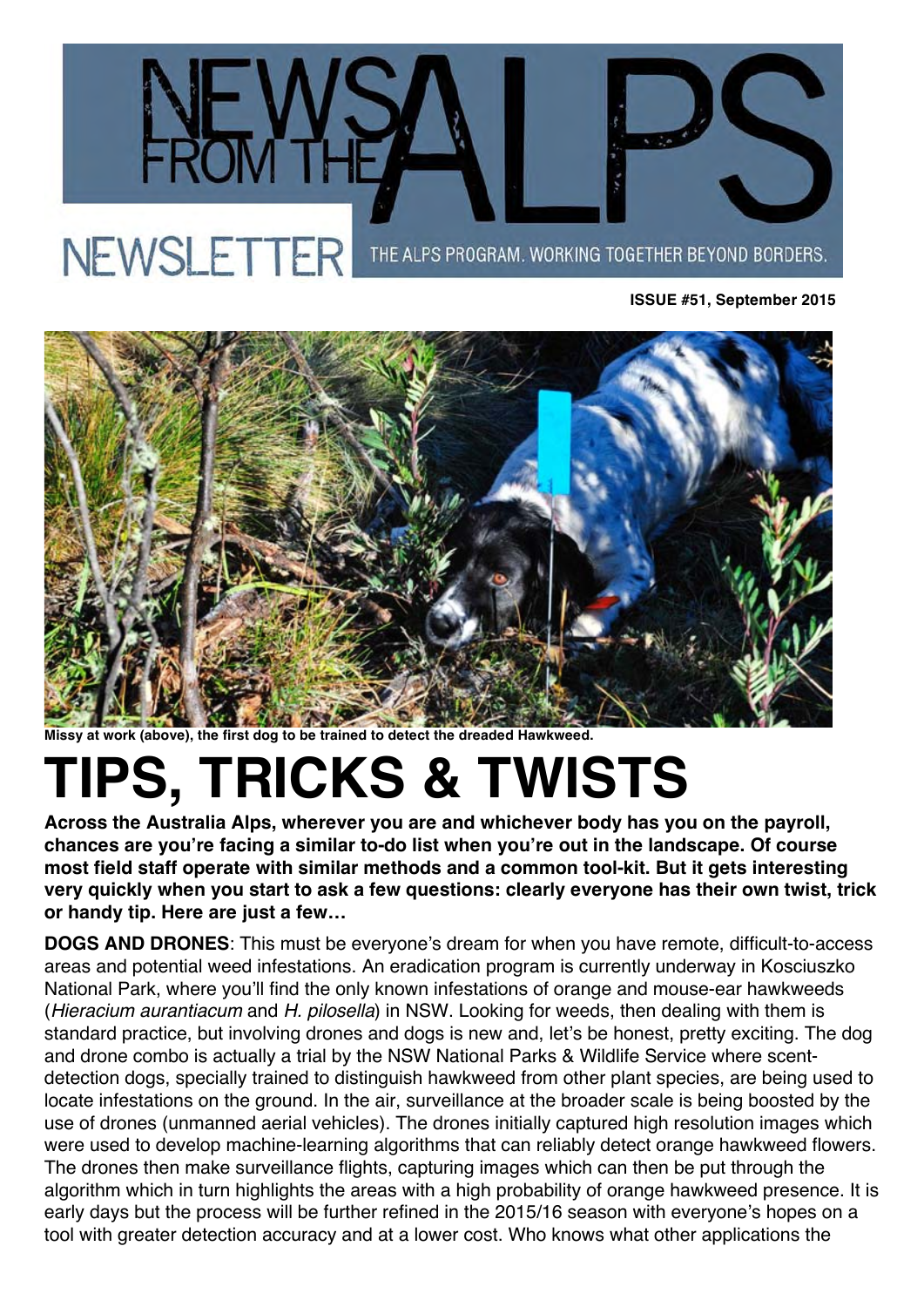## approach could be applied to?

**A THISTLE IN TIME SAVES NINE**: According to Annie Leschen, a Parks Victoria Ranger based at Mansfield in the Western Alps, "There are times when I think it's good to fall back onto simplicity." Annie's not talking about large projects which necessarily involve many layers and players: planning, budgets, and specialist contractors. The point she makes is that some tasks can be highly effective if carried out a bit at a time, in the moment, literally chipping away at what needs to be done. "When I'm out in the park I like to fall back onto a simple approach with thistle control. A lot of our budget and resources is focused on the priority weed species – hawkweed, blackberry, willow and broom. So when I'm going along a track on foot, I take my hoe with me and chip out thistles. As an alternative, I could record them when I see them, log them when I get back to my desk and after a bit of time they'd be scheduled for some attention. But I know there's no specific thistle budget so I tackle them on the spot."



Annie admits that she finds it very therapeutic and surprisingly effective as a means of control. "We can overcomplicate things." In the same vein, she carries herbicide around in her pocket in an old shoe polish dispenser. When she's cut the rogue plant, it's easy to paint the cut surface.



And continuing along that theme Annie says, "I always keep a notebook in my pocket." And by notebook Annie is describing an old school paper version. "I know I'll always be driving past things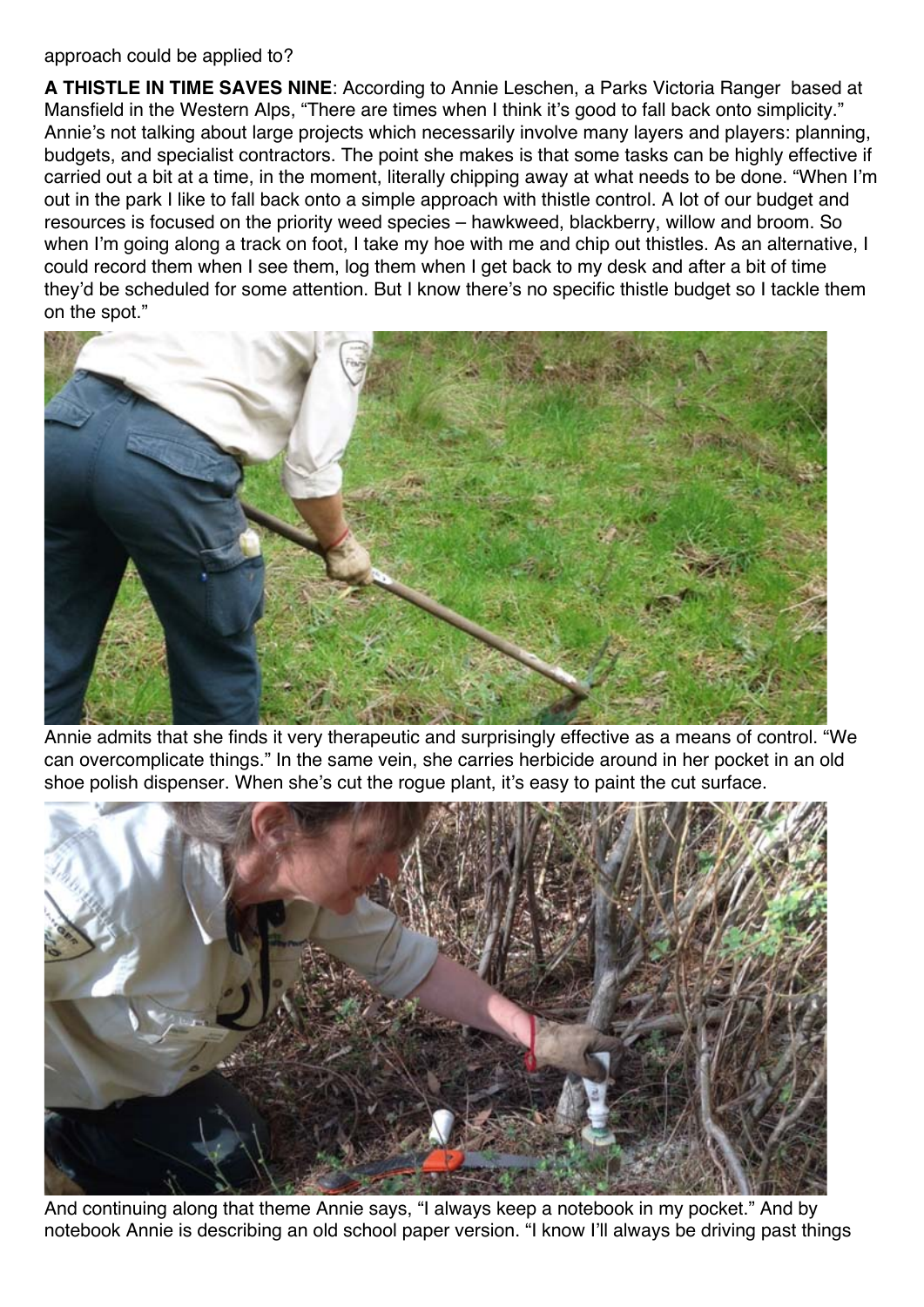that I can't do at the time, so I make a note using my GPS so that I can get back to it some time down the track. I also keep pocket field guides in the glove box because if they sit on a shelf in the office, you can't use them when you need to identify something in the field."

**BIG BROTHER IS YOUR FRIEND:** in some ways, this is the flip-side to Annie's approach (above). Anthony Evans, Area Manager based at Jindabyne is very much enamoured by the NSW National Parks & Wildlife Service's Asset Management System – AMS to its friends.

"For about the last five years we've been using this new system across the state. All our national parks' assets – right down to every step, every sign and every bollard – have been recorded and are in the system. Now, not only does AMS shows us what we have, it helps us manage maintenance of these assets: maintenance that might be planned as a project, a cyclical event or a reaction to an event."

In the last few years AMS has been expanded to include all operations, including fire, pest and weed management, accurately tracking the finances of virtually every operation carried out by NPWS. Most recently, 200 iPads with an AMS app have been rolled out to the primary users of AMS. "The iPads mean we can access the AMS remotely; we can enter data and photos when on site, then as soon as we're in phone range (or wi-fi now at most offices and depots) the data can be uploaded onto the system." So if someone spots a new outbreak of weeds, 1. the info goes straight into the system, 2. which is then picked up by the Senior Field Supervisor, 3. who creates a work order. 4. The work order sets out what is needed to deal with the outbreak – machinery, chemicals and personnel – 5. and this info is then allocated to a Field Officer to action the work. Once actioned, it is 'signed off' in AMS. This Big Brother is everyone's buddy.

**TRACK-BUILD TIPS**: If Richard Koch, Senior Ranger at Namadgi National Park (ACT) was to limit himself to one fat hint about track work, it would be this – know what the difference is between a step and a waterbar. In his view, anyone who is about to site a new track or maybe fix a few problem spots along an organically created one, needs to know this. They each have their role to play, but as Richard points out, they are very different things and when they become blurred, things can get problematic. "There are times when you're out on a track and you can see that someone's put something in but also that they weren't sure if it should have been a waterbar or a step."



**These (above) are steps; and below is an example of a waterbar where, if you look closely, you can see evidence of water being effectively directed away.**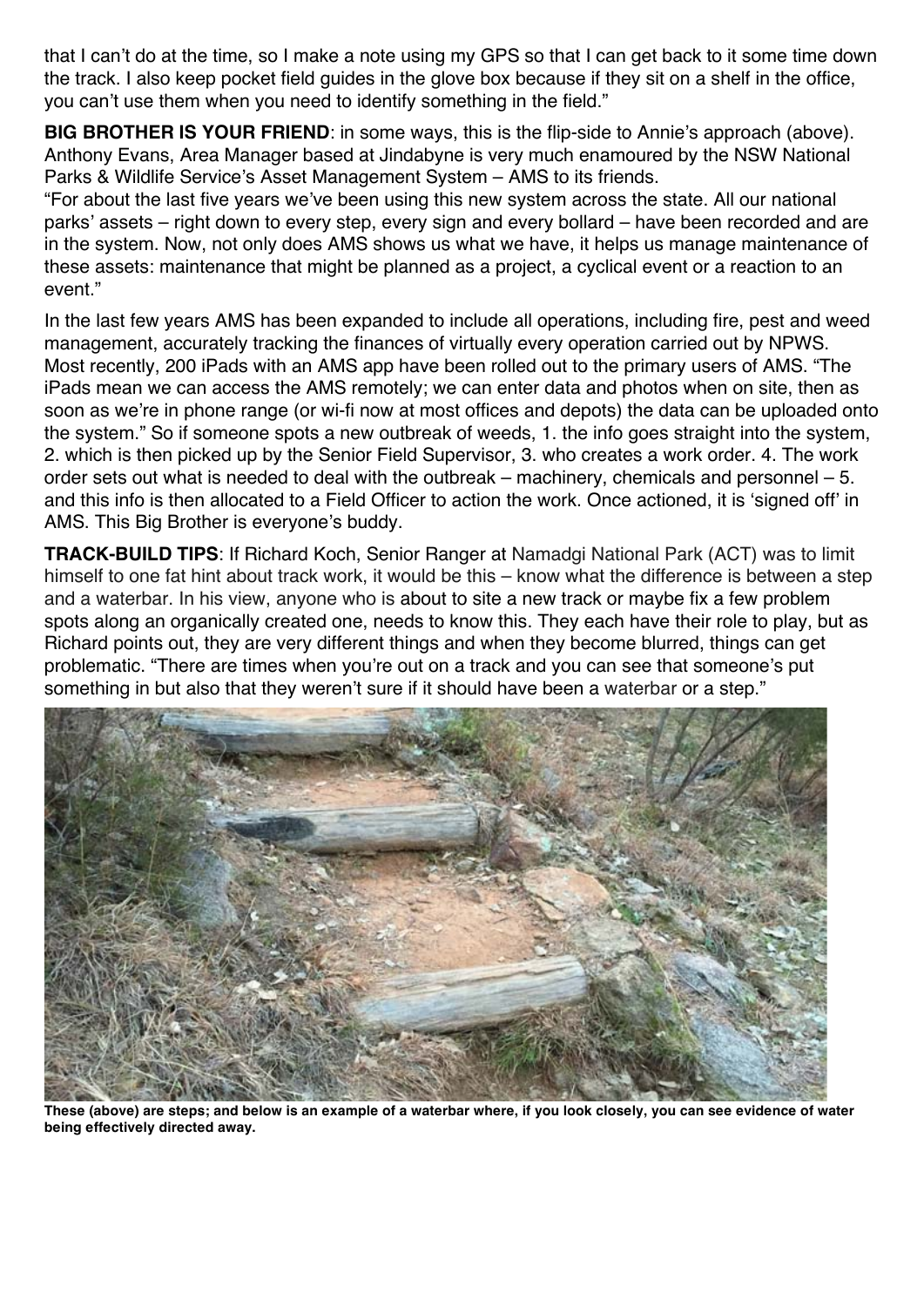

Steps hold back surface material and help the walker negotiate changes in gradient whereas waterbars direct water off the track's surface. But they benefit from some thoughtful construction to stay relatively maintenance free, at least for a while. Here are some time tested tips used by many a craftsman track builder, courtesy of Richard…

However it's constructed (a two or three sided box or perhaps a wedged board across a natural gully), **a step sits straight across a track**; it contains and holds back fill or sediment; it should have drainage, and this is often achieved with a crowned surface or a slight fall across its surface. A **waterbar** lies angled across the path, where it doesn't stop the flow of water but instead deflects it; if poorly sited the water will not be able to move fast or far enough to take the sediment with it, and this sediment will build up behind the bar, reducing its capacity to do its job; thought needs to go into designing a track or retrofitting waterbars to an existing track so that there is somewhere for the water to be deflected to; a sediment trap (a pit at the end of the waterbar's drain) is an option to catch sediment, and it's easily cleared with a shovel during routine maintenance when any material gathered can be shovelled onto the downhill side of the waterbar. **The siting** of both a step or a waterbar depends on the landscape and the needs of the walker; thoughtful consideration of these factors helps to position these elements to create a track that is comfortable to negotiate, engaging and easier to maintain. Sometimes it's a good call to re-route a track when it's just too steep or the lay of the land means there just isn't anywhere to deflect the water to; siting a new track is a rare luxury, it's more likely that you'll be fixing an organically formed one where people's line of desire has taken them straight up a slope. In the end, **it all comes down to water**, and the power it has to unravel the best intentions of any track builder. "It's a good idea to inspect a track on a wet day to see where the water is going. (You can do this in the dry if you know what you're looking for, but it's easier to spot in the wet.) It's also good to go out with someone with experience – then you'll come away knowing what needs doing."

**BACK TO BUSHCRAF**T: For anyone working in the field, some bush craft skills come in handy. This is especially true when dealing with feral animal pest control, if you were every able to watch Rudi Pleschutschnig, a Parks Victoria Ranger based at Mount Beauty at work. Reading the following tips on wild dog trapping shows what a specialized skill it is, and perhaps the first tip is simply to start by tagging along with someone who knows their stuff.

Rudi's initial training (at a reluctant eight years' of age) came via his grandfather, William Bamford who was a trapper, shearer and wheel of death motorbike rider. Trapping could almost be described as a black art, which, as Rudi explains, is brilliantly complemented by the latest technologies – satellite tracking and movement-sensor cameras. Complex as the subject is, here's a seriously simplified guide.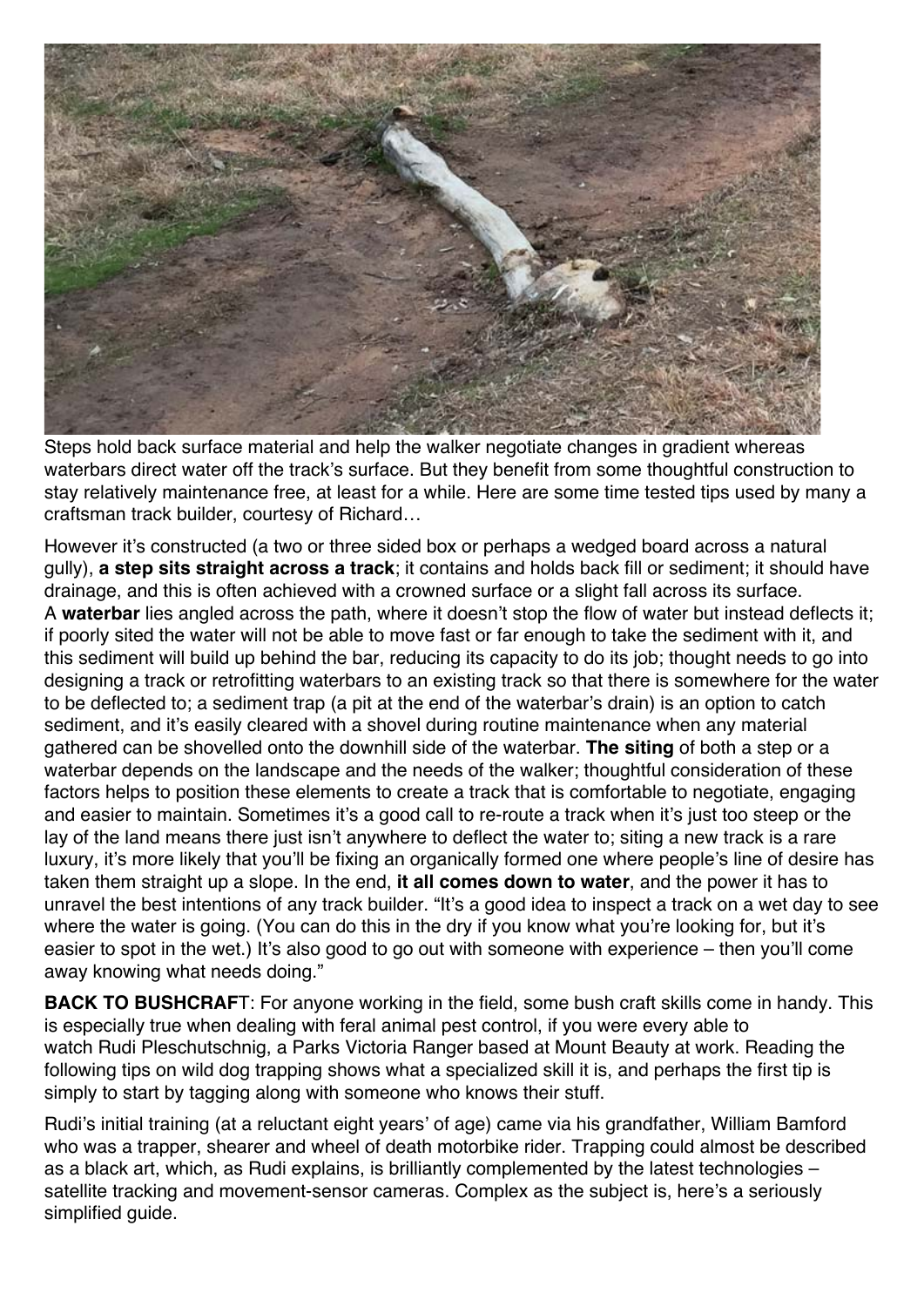

**Training your eye is key: here is evidence of wild dog tracks at the base of a tree.**

Setting a humane trap for a dog involves working out where to place it. "From Chihuahua to wolf, there is one key behavior to appreciate – every dog scent-marks to show the status of the animal. Knowing this, you need to start to look at the landscape from the view-point of a dog." Cresting the brow of a hill, Rudi will look out for the first thing he sees at the side of the road that's about 30cm high. What he spots has probably been selected by wild dogs to mark with their urine.

The aim is to make good use of this high traffic point to set a trap. First he'll examine the site more carefully. "If it's a smooth bark tree I'll look for evidence of possum scratch marks because I don't want to have a possum set off a trap." Not only is this a wasted event, but it educates the target species – the wild dogs – so that they become trap-shy and much more difficult to trap in future. Rudi also makes good use of his piss hound (genuine term), Bundaberg. "I watch how he reacts to a site that I think looks promising."

Once the site is confirmed as promising, Rudi, who deliberately avoids cologne and scented soaps when he's working, rubs his hands through Bundaberg's coat to mask the smell of human. He then digs a shallow depression about eight inches from the scent point, and lays the humane trap into it. This is covered by a piece of fiberglass screen which lets rain through but keeps the covering soil and leaf litter from clogging up the mechanism. Bundaberg then scent marks the spot as an inviting challenge to passing wild dogs, something he does without setting off the trap. Finally the mulch litter is carefully arranged to look as natural as possible and the anchor log artfully tossed to one side giving no hint it's attached to the waiting trap. "Trapping is about deception. It's about making something look like it's not there."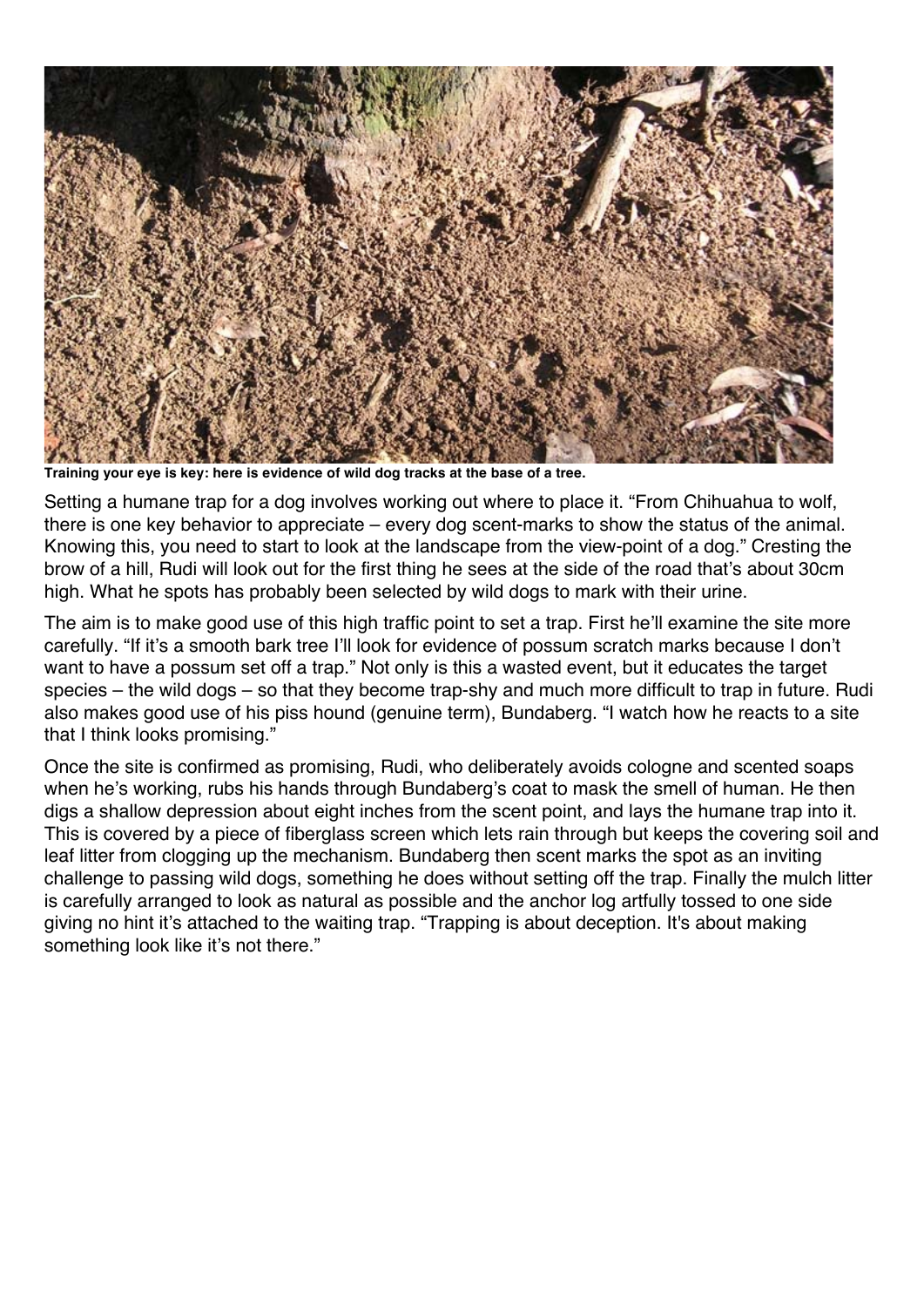

**The dynamic duo: Ranger and dog, Rudi and Bundaberg.**

## snippets



**SNOW BIKES SPOTTED NEAR MT. SELWYN IN AUGUST:** In issue #50 we saw the enthusiasm ACT parks staff have for mountain bike exploration of their estate. With the spotting of these specialised bikes near Mt Selwyn in August, it looks like seasons hold no barriers for such endeavours, though we're yet to see a Namadgi ranger patrolling on one of these.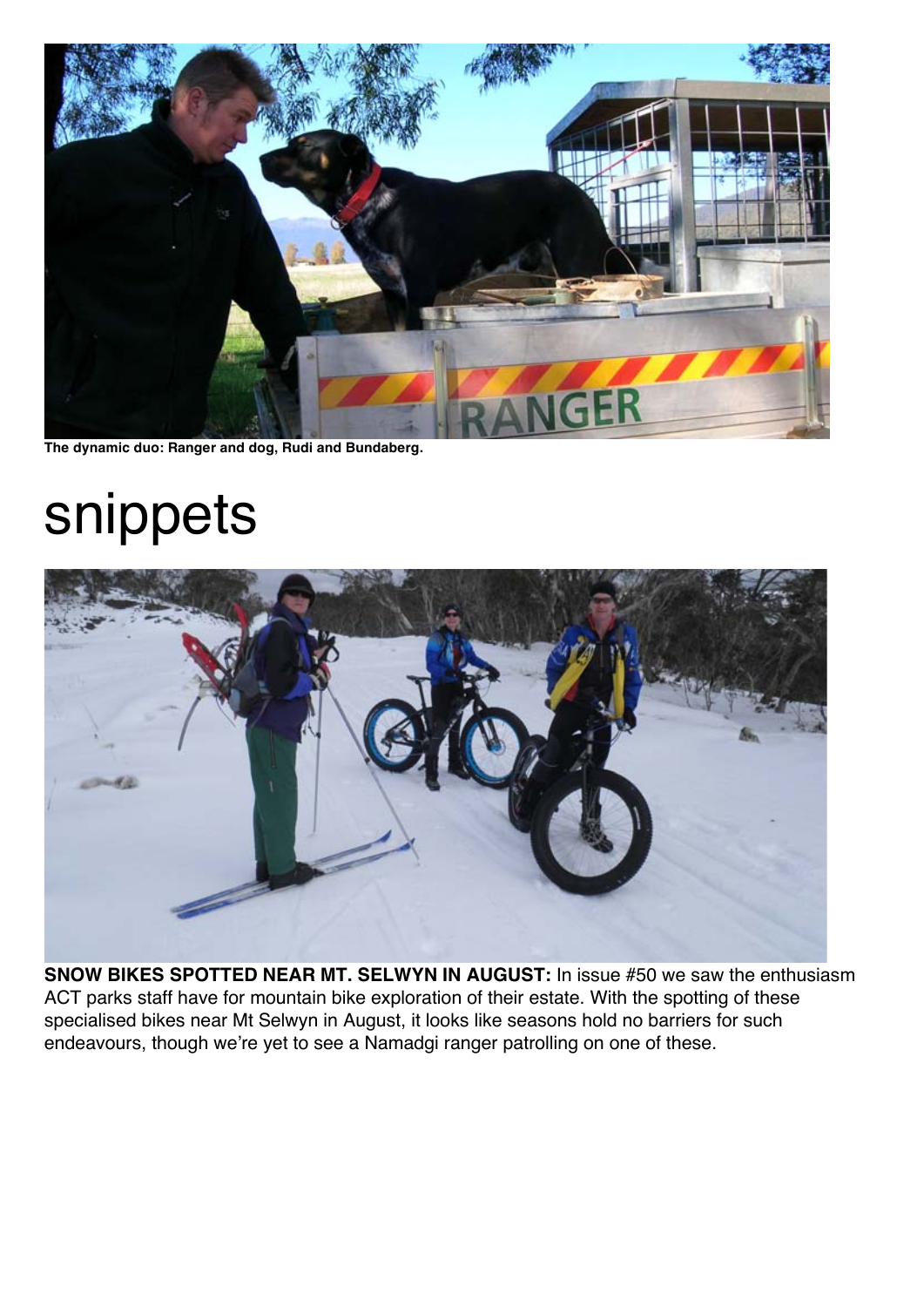**MYSTERY OBJECT:** This image is of the seed of *Epacris paludosa* (Alpine Heath) by Australian National Botanic Gardens' volunteer group The Seedy Volunteers, and it has been ranked as 'highly commended' and is in the top 10 published on the 2015 New Scientist Eureka Prize for Science Photography website. Much like discovering another planet, imaging can reveal the intricate form of tiny plant seeds. http://australianmuseum.net.au/image/another-planet-epacris-paludosa-alpineheath-ericaceae-eureka-prizes

**WISE WATER WAYS:** The North East Catchment Management Authority are hosts of this year's Wise Water Ways workshop during late October in Beechworth Victoria. The first WWW Workshop held in 1999 followed a visit by internationally recognised fluvial geomorphologist, Dr Robert Newbury, who led a hands on field training program into water ways management. The Wise Water Ways Workshop has been held annually ever since and is now in its 16th year, delivering programs and shared knowledge with around 800 participants. If you're a keen Alps protected area manager with a particular interest in catchment management this could be for you. More info here: http://www.wisewaterways.org.au/index.html

**NEW CHIEF FOR PARKS VICTORIA:** Late last month Bradley Fauteux was announced as the new Chief Executive Officer of Parks Victoria. Bradley is currently the Managing Director of Ontario Parks and a Board Member at the Canadian Parks Council with extensive experience in park management, environmental issues and stakeholder relations. He's also developed and implemented digital technologies which have played a vital role in transforming the communication of park experiences for Ontarian park users. His experience will be an invaluable contribution to the Australian Alps national parks Cooperative Management Program.

**STAFF ON THE MOVE:** Adam Henderson has started as the new ranger in Brindabella/Bimberi, taking over from Scott Seymour who recently departed to the ACT Parks and Conservation Service. And Andrew Dickson has also commenced as Queanbeyan's new Senior Field Supervisor. Parks' Victoria's Mike Dower recently welcomed Sarah Dodd (former Ranger Team Leader Southern Peninsula) to the Southern Alps Team. Sarah comes to Heyfield with a wide range of skills across land and fire management and along with her family will now call Central Gippsland home. Sarah will immediately step into the role of Acting Heyfield Ranger Team Leader while Dannica Shaw has some leave and focuses on some district priority projects. Meanwhile**,** Wayne Foon has left Heyfield (Alpine NP) to arrive at Mt Buffalo National Park - a loss for Heyfield but a gain for Michelle Doherty and the Buffalo team. And Tim Schwinghammer is being welcomed as the new ranger at Omeo: Tim looks forward to roaming the East Alps over the next few years.

**PROPOSED EXTENSION TO LOWER THREDBO VALLEY TRACK:** The NSW National Parks and Wildlife Service proposes to extend the recently completed Thredbo Valley Track, taking the shared use track which runs alongside the Thredbo River and extend it approximately 18 kms downstream from Bullocks Flat to the Thredbo River Picnic Area or to Gaden Trout Hatchery. The Review of